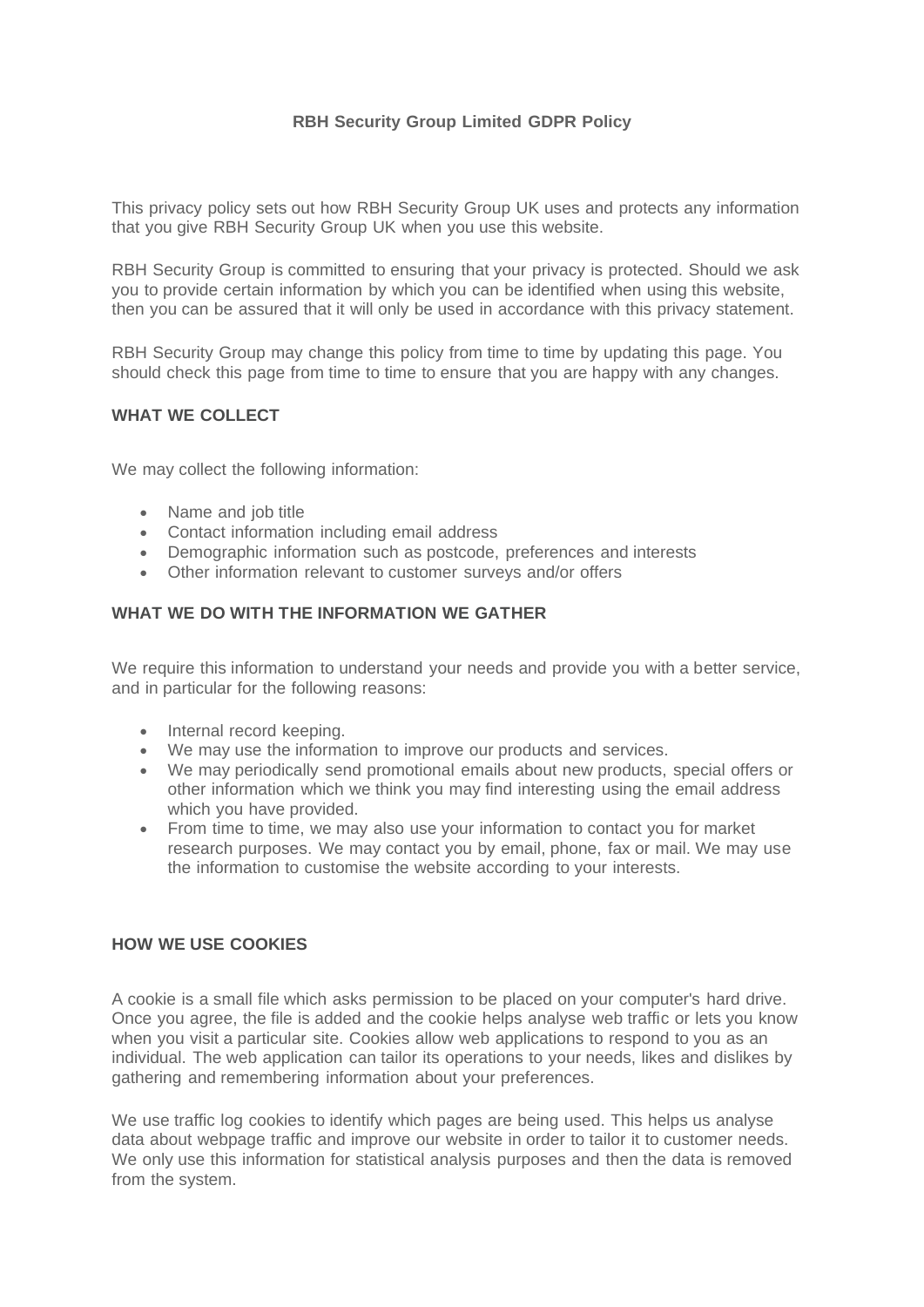Overall, cookies help us provide you with a better website by enabling us to monitor which pages you find useful and which you do not. A cookie in no way gives us access to your computer or any information about you, other than the data you choose to share with us.

You can choose to accept or decline cookies. Most web browsers automatically accept cookies, but you can usually modify your browser setting to decline cookies if you prefer. This may prevent you from taking full advantage of the website.

## **LINKS TO OTHER WEBSITES**

Our website may contain links to other websites of interest. However, once you have used these links to leave our site, you should note that we do not have any control over that other website. Therefore, we cannot be responsible for the protection and privacy of any information which you provide whilst visiting such sites and such sites are not governed by this privacy statement. You should exercise caution and look at the privacy statement applicable to the website in question.

### **CONTROLLING YOUR PERSONAL INFORMATION**

You may choose to restrict the collection or use of your personal information in the following ways:

- whenever you are asked to fill in a form on the website, look for the box that you can click to indicate that you do not want the information to be used by anybody for direct marketing purposes
- if you have previously agreed to us using your personal information for direct marketing purposes, you may change your mind at any time by writing to or emailing us

We will not sell, distribute or lease your personal information to third parties unless we have your permission or are required by law to do so. We may use your personal information to send you promotional information about third parties which we think you may find interesting if you tell us that you wish this to happen.

You may request details of personal information which we hold about you under the Data Protection Act 1998. A small fee will be payable. If you would like a copy of the information held on you please contact us.

If you believe that any information we are holding on you is incorrect or incomplete, please write to or email us as soon as possible at the above address. We will promptly correct any information found to be incorrect.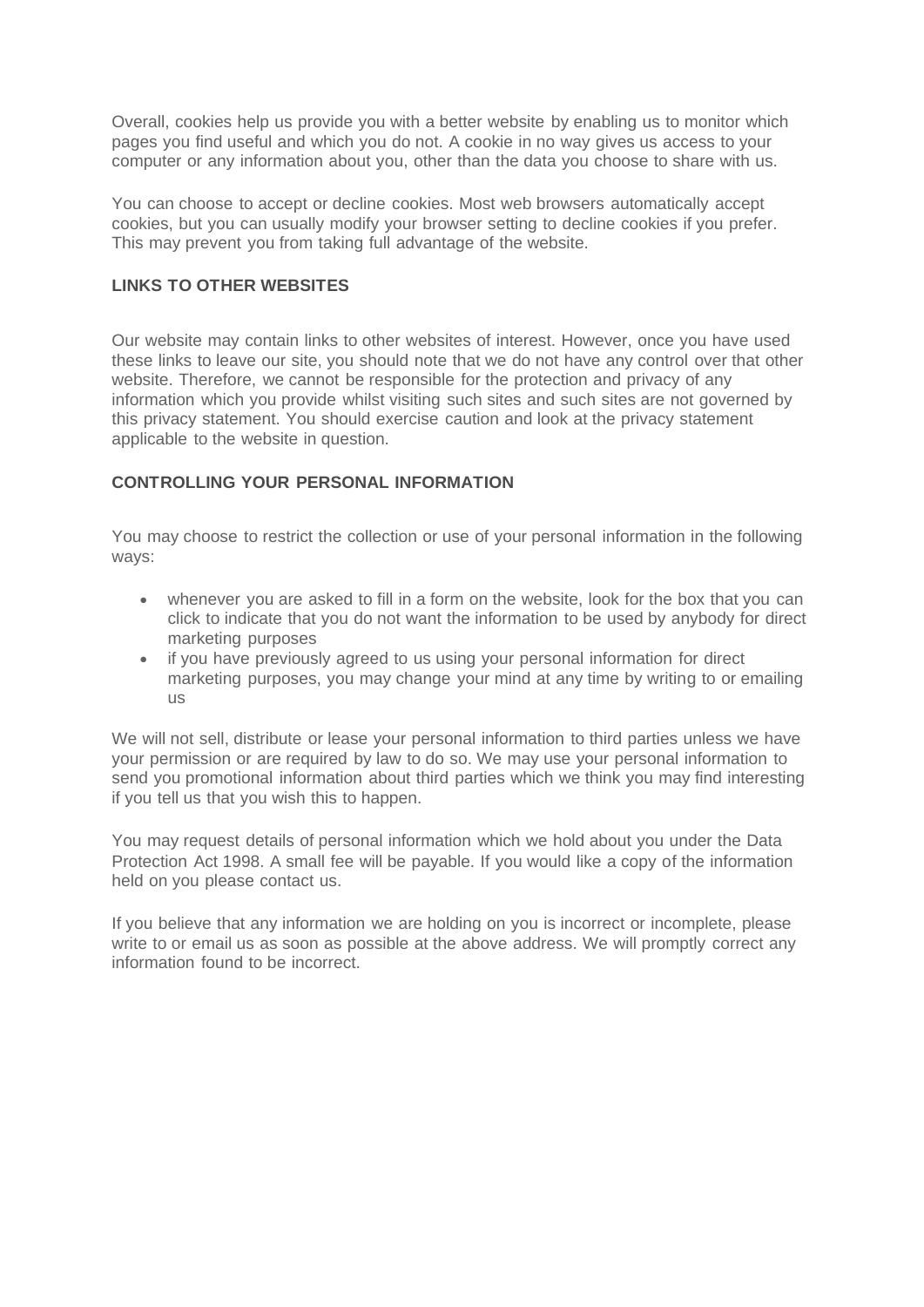### **General Data Protection Regulation**

**We are RBH Security Group Limited, F3 Enterprise Way. Vale Business Park, Evesham Worcs WR11 1GS**

**Due to the size of our company, we do not have a specified Data Protection Officer responsible for the Data Protection Act, the General Data Protection Regulation, or the Privacy and Electronic Communication Regulation. However, if you wish to discuss any of this legislation with us, please contact the office on 01386 425810 and ask for Caine Jenkins, Operations Manager, or email caine.jenkins@rbh-access.com and a response will be provided to you.**

The General Data Protection Regulation (GDPR), which goes into effect on 25 May 2018, creates consistent data protection rules across Europe. It applies to all companies that process personal data about individuals in the EU, regardless of where the company is based. Processing is defined broadly and refers to anything related to personal data, including how a company handles and manages data, such as collecting, storing, using and destroying data..

The following details below gives the information you are entitled to know under the GDPR.

### **What Kinds of Data/Information do we collect:**

• The types of data/information we collect in relation to Consumers is detailed in our Website Privacy Policy.

### **We collect information from our business customers namely:**

- Name.
- Business Name,
- Business Address,
- email address,

• Telephone number(s) including mobile telephone numbers that have been provided to us for the purposes of contacting you for business purposes,

- The nature of the business,
- who else you buy from,
- Your discount entitlement.
- Your purchase order references,
- Whether you have a credit account,
- What you have previously bought from us and the price you paid

### **Whether you have paid by credit card, bank payment or via our internet service. We collect information from our private customers namely:**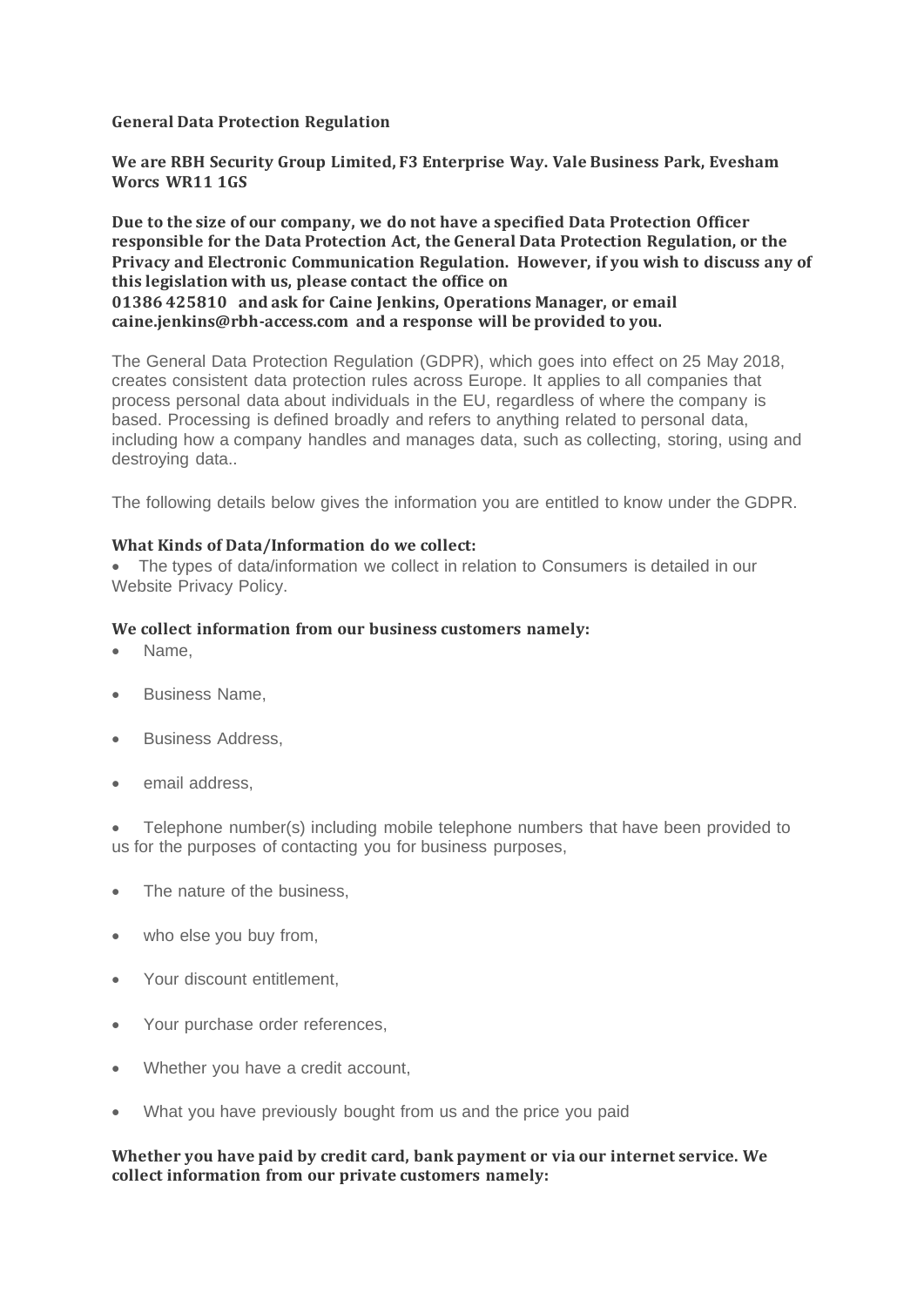- Name,
- Address,
- Email address,

• Telephone number(s) including mobile telephone numbers that have been provided to us for the purposes of contacting you for business purposes,

- That you are a private individual and not a business,
- Your discount entitlement,
- Your purchase order references,
- What you have previously bought from us and the price you paid

## **Whether you have paid by credit card, bank payment or via our internet service. We collect information from our suppliers namely:**

- Name,
- Business Name,
- Business Address,
- email address,

• Telephone number(s) including mobile telephone numbers that have been provided to us for the purposes of contacting you for business purposes,

- Nature of the business.
- Our discount entitlement,
- Your sales order references,
- Whether we have a credit account, and how we paid you

## **What we have previously bought from you and the price we paid. We collection information from other suppliers namely:**

- Contact Name,
- Business Name, if applicable
- Business or Site Address, as applicable

• Telephone number(s) including mobile telephone numbers that have been provided to us for the purposes of contacting you for business purposes,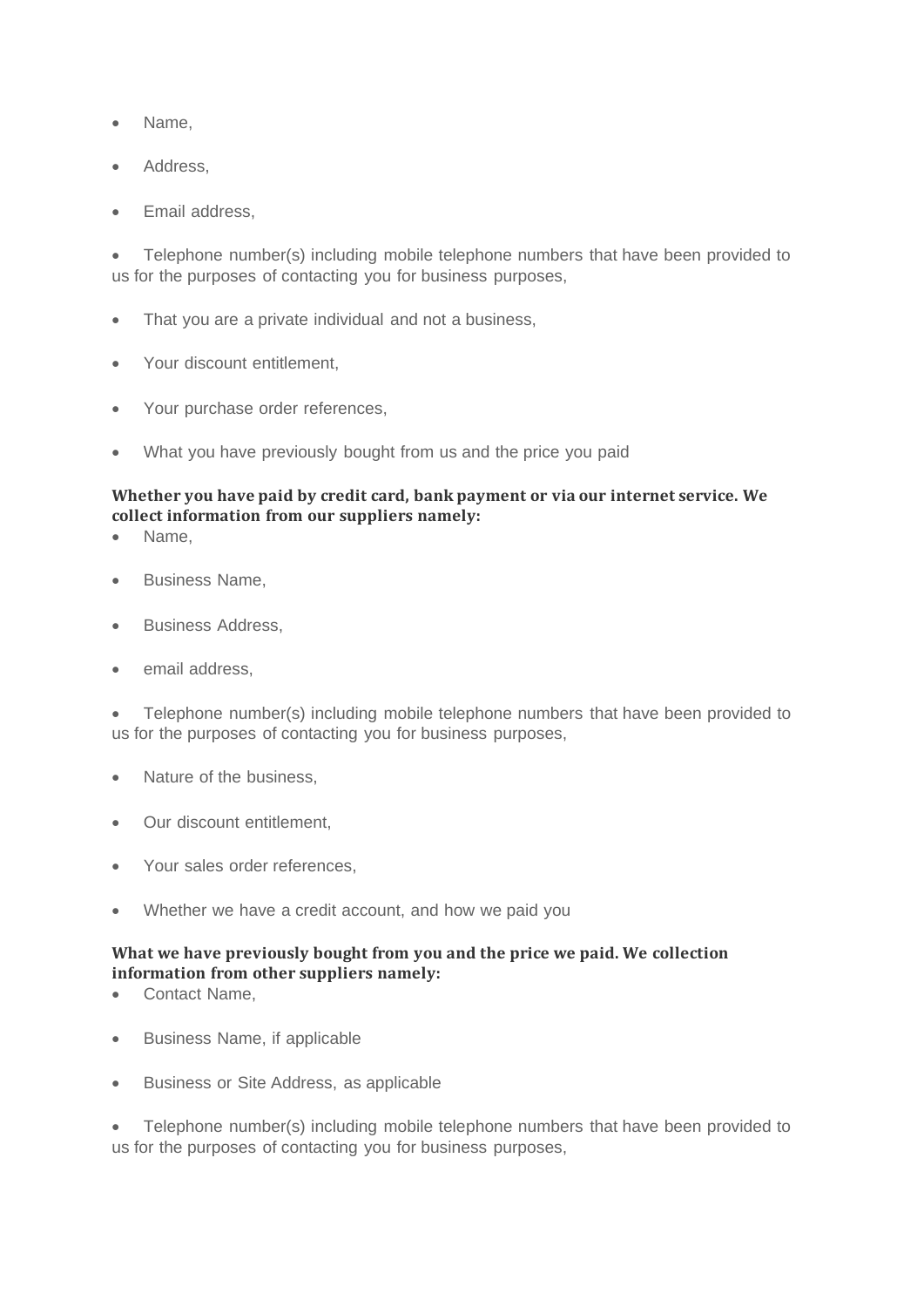All and/or any information falling into the above categories may be held manually, as well as electronically in order to support our business processes, not least in particular to the event that our electronic services are unavailable.

### **How do we use it:**

We use the above information for the following purposes:

• To fulfil a contract made by you with us, or by us with you for the purpose of trading in goods in accordance with specified and agreed requirements; or

• To fulfil a contract made by you with a third party who then asks us to fulfil the contract for the purpose of trading in goods in accordance with specified and agreed requirements; or

• To comply with legal financial obligations to include but not limited to reporting our financial position, completing VAT returns, Corporation Tax returns, statutory returns required by Companies House, and the like; or

• In line with your request, such as for the provision of a reference, to supply product or financial documentation, and the like; or

• To market our business to you.

Not all data collected about you will be used for each of the above purposes. Only the data that is necessary for the purpose will be processed under that purpose, for example only the specified email address and name will be used for marketing purposes.

NOTE: Data provided by a third party who asks us to send you goods will not be processed for any other purpose at any time.

#### **How is your Data/Information shared:**

• We do not sell personal information to any third parties.

• We share Customer names and addresses as required by law, and in particular with regard to financial returns required by law, such as, and by example, VAT and EC acquisition returns.

• We may share Business Address and your given representative's name with a supplier for the purposes of a direct delivery from our supplier to your nominated delivery address and contact name.

• We may share Business name, Business Address and a given representative's name with a potential supplier of yours that you have given our details to for the purpose of obtaining a reference.

Email services are recognised as inherently insecure method of sharing information and therefore we have no control over the security of this data. We will not ask you, or send to you or anyone else, your bank or credit card information over email.

Our internet service has the appropriate security measures in place to ensure the security of internet transactions including financial payments. We use third parties, such as Sage 50 Accounts, to support these transactions and your financial data will be retained securely in